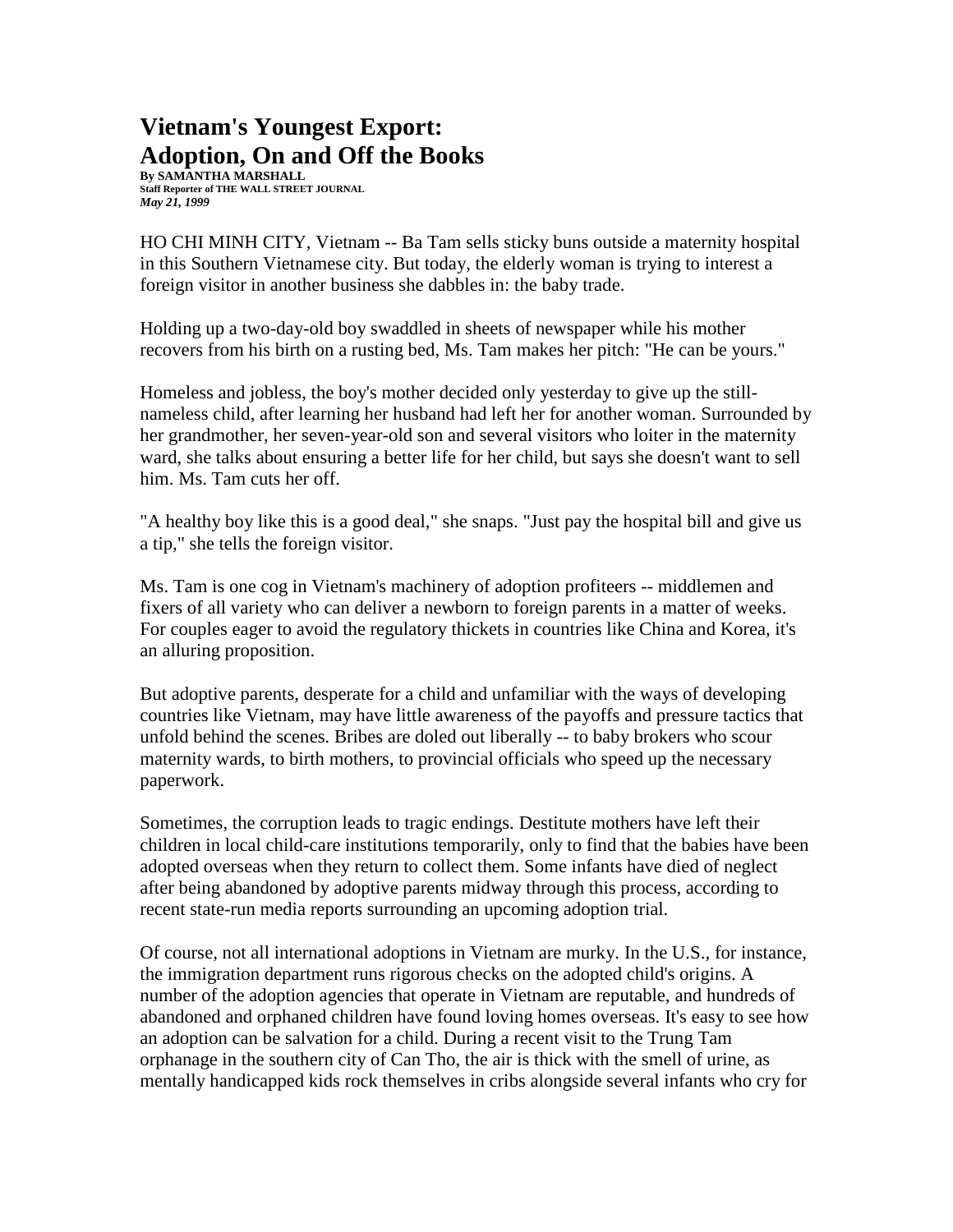attention from the single nurse on duty. Many of the children are underweight and covered with scabies.

Yet because Vietnam lacks a central body to police its adoptions, there's great potential for abuse, even in legitimate adoptions. In the upcoming trial, 11 people -- including a doctor and several nurses -- are accused of lending their pregnant patients \$40 to \$60 each for the rights to sell the women's babies. Between 1995 and 1997, some 200 infants were sold in that fashion, according to the Communist Party-run Lao Dong newspaper.

Adoptive parents come to Vietnam from a variety of countries, with the U.S., France, Sweden and Canada among the most frequent players. Adoptions in Vietnam have mushroomed in recent years. U.S. couples adopted twice as many Vietnamese babies last year as they did in 1995. The French figure was three times higher in 1998 than in 1994. More so than some other nationalities, the French tend not to go through established agencies, instead taking the private-adoption route, which has fewer checks and balances.

Several French adoptive parents contacted in Vietnam and France were reluctant to give their names. One couple, from Marseilles, noted how easy the whole process seemed: "I applied five weeks ago, and already my son is here," exclaimed the adoptive father.

It was his second trip to Hanoi, on a flight route that Air France crew refer to as "the stork." In the crowded waiting room of AEA International, a health and emergency-care clinic, the Frenchman signed adoption papers, surrounded by brokers, interpreters and relatives of the newborn. The birth mother breastfed the weeks-old infant, Minh, while his adoptive mother captured the moment on video. Asked whether he was surprised at the speed of the adoption, he said: "I don't know anything about that."

But the French government has doubts. Earlier this month, it temporarily banned adoptions from Vietnam, citing concerns over increased trafficking in newborn babies. The government says it's negotiating for safeguards before it agrees to a resumption.

While the circumstances of each adoption vary, many private adoptions have common points. A typical one might begin like this: After checking into a hotel, prospective parents ask the doorman to arrange a meeting with a baby broker. The broker meets the couple in a nearby coffee shop, takes their paperwork -- a dossier of income statements, marriage and birth certificates proving eligibility to adopt -- and discusses the age, sex and physical attributes of the child desired. Over the next few weeks, they wait by the phone while the middleman handles the intricate legwork of this one-stop shopping adoption package.

The broker might start at the gates of Huong Vuong Hospital, one of two large maternity clinics near Cholon, Ho Chi Minh City's Chinatown. That's where Ms. Tam's latest project, Nguyen Thi Thu, is bedridden. The day before she ventured outside to buy some cake from Ms. Tam's foodcart, complaining, in between mouthfuls, that she couldn't afford to keep her baby. Ms. Tam, a tiny woman whose toothless mouth is stained orange from betel nuts, quickly appointed herself as the birth mother's agent. She spread word to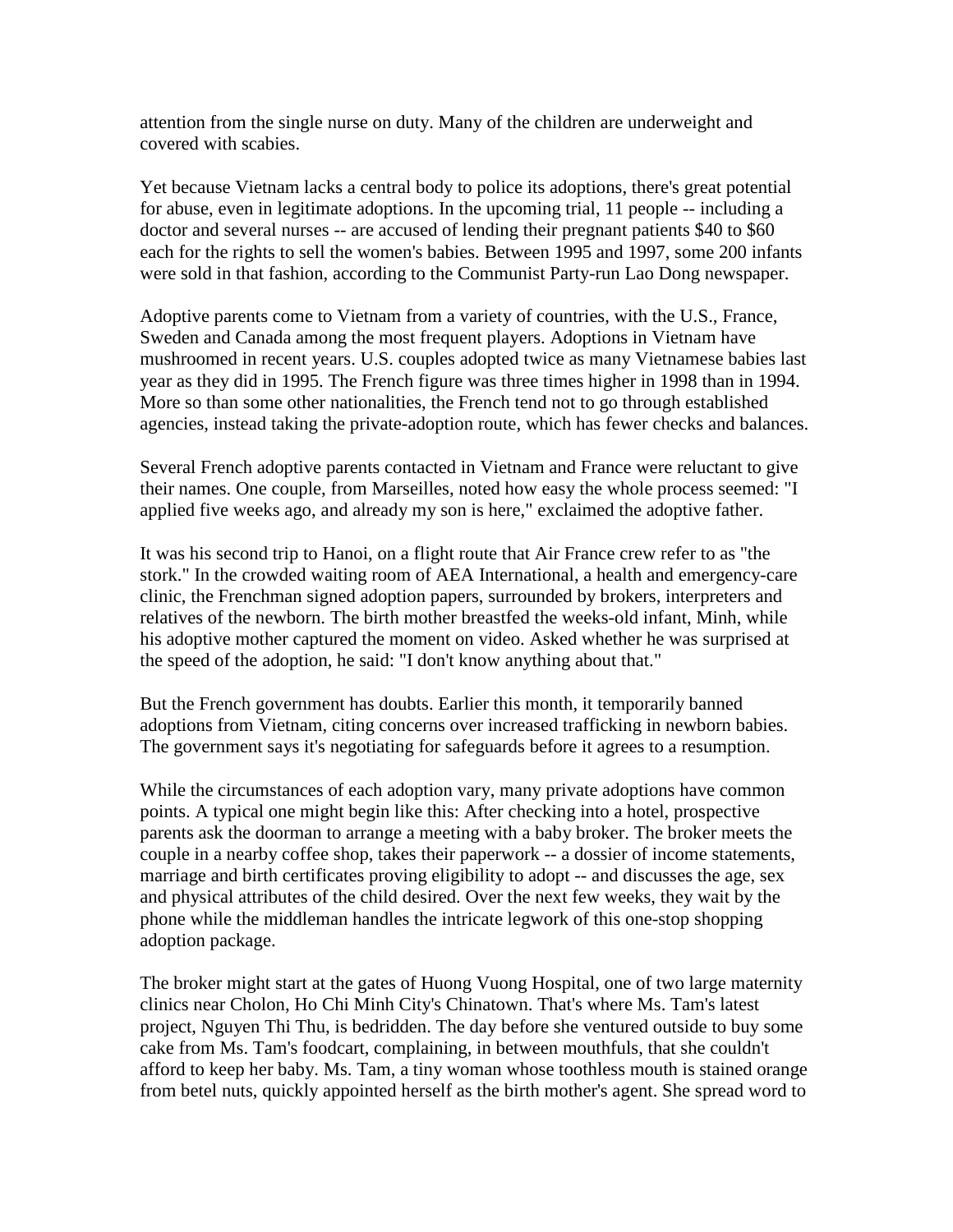the assembled motorcycle taxi drivers, who in turn told their circle of brokers that a baby boy was on the market for an unspecified fee.

The next day, Ms. Tam and one of the taxi drivers, Anh Thanh, try to close the deal on their own, offering to arrange a meeting between a prospective foreign parent and Mrs. Thu.

Inside the crowded 40-bed ward, Mrs. Thu, flanked by her grandmother and older son, looks on as strangers cradle her baby. Inside the newborn's leg, her surname is written in purple iodine. As Mrs. Thu airs her anxiety over not being able to provide for the new child, Mrs. Tam urges the foreign visitor to decide quickly. Mrs. Thu checks out tomorrow, and if Ms. Tam doesn't get word by the end of the day she'll find another buyer.

But Ms. Tam is at the mercy of other adoption entrepreneurs, each representing different parties and offering to fix different problems. Mr. Thanh, the motorcycle taxi driver acts as an intermediary between Ms. Tam and the broker representing prospective parents - when not trying to carve out more of the transaction for himself.

While fees of a few hundred dollars may seem paltry by developed-nation standards, it's a princely sum in a country with average per capita annual income of less than \$300. Interviews with parents, brokers and agencies suggest that the going price for a Vietnamese child through private adoption is between \$2,500 and \$3,500. That covers everything from the expenses associated with paperwork and feeding the baby, to the "commissions" and bribes that expedite the process, to the fee for the birth mother -- who often winds up making less than the lead broker in the deal.

Even after the adoptive parents and their broker have reached an agreement, someone has to make it official. In Hanoi, that someone might be Nguyen Hung, a former Viet Cong soldier also known as "Mr. Adoption." Mr. Hung, who markets himself aggressively through travel agents in France, boasts the country's "fastest service" for processing the release of Vietnamese children to foreign families. "I have lots of connections all over north Vietnam," he declares from the dank restaurant at his uncle's mini-hotel in the heart of the capital's old quarter. For a one-time fee of \$3,300, he says he can push through most adoptions in less than two months; by-the-book adoptions can take six months to a year.

Mr. Hung takes a few short cuts. For instance, police can spend two months alone investigating the circumstances of a child's abandonment. But Mr. Hung pays a couple of hundred dollars to officials to exploit a "loophole" that reduces that to 15 days. He typically hands out a total of \$1,000 in "gifts" to 14 officials in the departments of justice, social affairs, the police and local people's committee. Mr. Hung, a well-groomed middle-aged man, draws an elaborate diagram of the departments, fees and steps involved in each adoption, before snatching it back and tearing it up.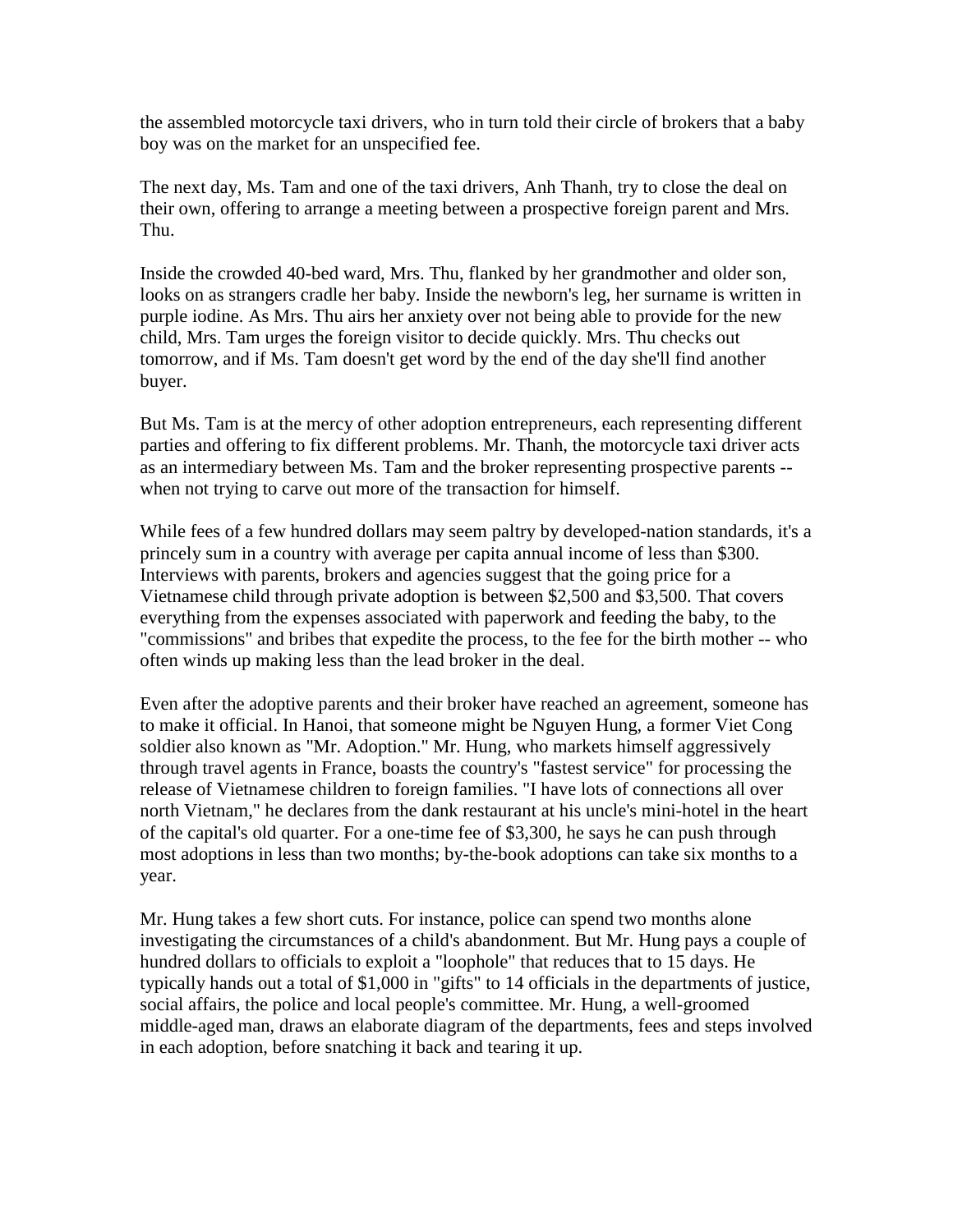Where he finds the children, "is my business," he says, although Mr. Hung later he adds that contacts at local Red Cross-run orphanages have ensured him a steady pool of healthy infants. However, demand has been so high lately -- Mr. Hung has been handling 10 cases a month this year compared to six a month last year, mostly from French couples -- that he has recently begun getting babies from teenage mothers in remote hill tribe villages.

Rural Vietnam is among the poorest segments of the country's population. Infants are fed a diet of rice gruel and often don't survive their first year. The temptation to give up a third or fourth child is strong. Such poverty, combined with the social stigma of being an unwed parent, makes it easier to coax mothers to turn over their infants. But just to make sure, Mr. Hung says he can rely on local government officials to "persuade the mother to give up the baby -- in their own way." They usually tell the mother that rich foreigners can give the child a better life, he explains.

Indeed, Mr. Hung sees himself as a good Samaritan as much as a businessman. "I do this for economic reasons, but I like also to help the poor mother and child," he says. Mr. Hung clears at least \$5,000 a month in profit.

The government doesn't keep official statistics, but anecdotal evidence suggests that most international adoptions are taking place in the country's south, which, unburdened by proximity to the national seat, has been quicker to respond to the overseas demand for children. In An Giang province in the Mekong Delta, the doctors, justice officials and local welfare workers facing trial are accused of trafficking 199 babies for international adoption. Some of the directors of a welfare center under the control of the An Giang branch of the Vietnam Red Cross allegedly funneled babies from surrounding district hospitals and orphanages and then peddled the children to foreign adoptive parents. Three children later died in the adoptive parents' care. A senior official at the An Giang branch, speaking on condition of anonymity in a phone interview, denied any wrongdoing.

In a separate case in Tra Vinh province, also in the south, a broker in March was sentenced to seven years in prison for selling four babies.

Of course, "none of that goes on here," says Nguyen Giang Dao, a senior justice official in Can Tho, the biggest city in the Mekong Delta. In the first three months of this year his office has processed 20 adoptions, compared to 37 during all of last year. Leafing through a thick manual of procedures and guidelines, Mr. Dao says all of the adoptions are legitimate, from beginning to end.

His busy storefront office on the banks of the Mekong River provides the setting for the final step in the adoption. During a 10-minute handover ceremony attended by the adoptive couple and, often the birth parents and a roomful of relatives, the natural parents sign a certificate stating, one last time, that they have willingly relinquished the child. Unless the adoption goes through an orphanage the natural mother is required by law to be present at the handover in some jurisdictions, explains Mr. Dao. That makes for a tearful and often awkward conclusion, the bureaucrat says.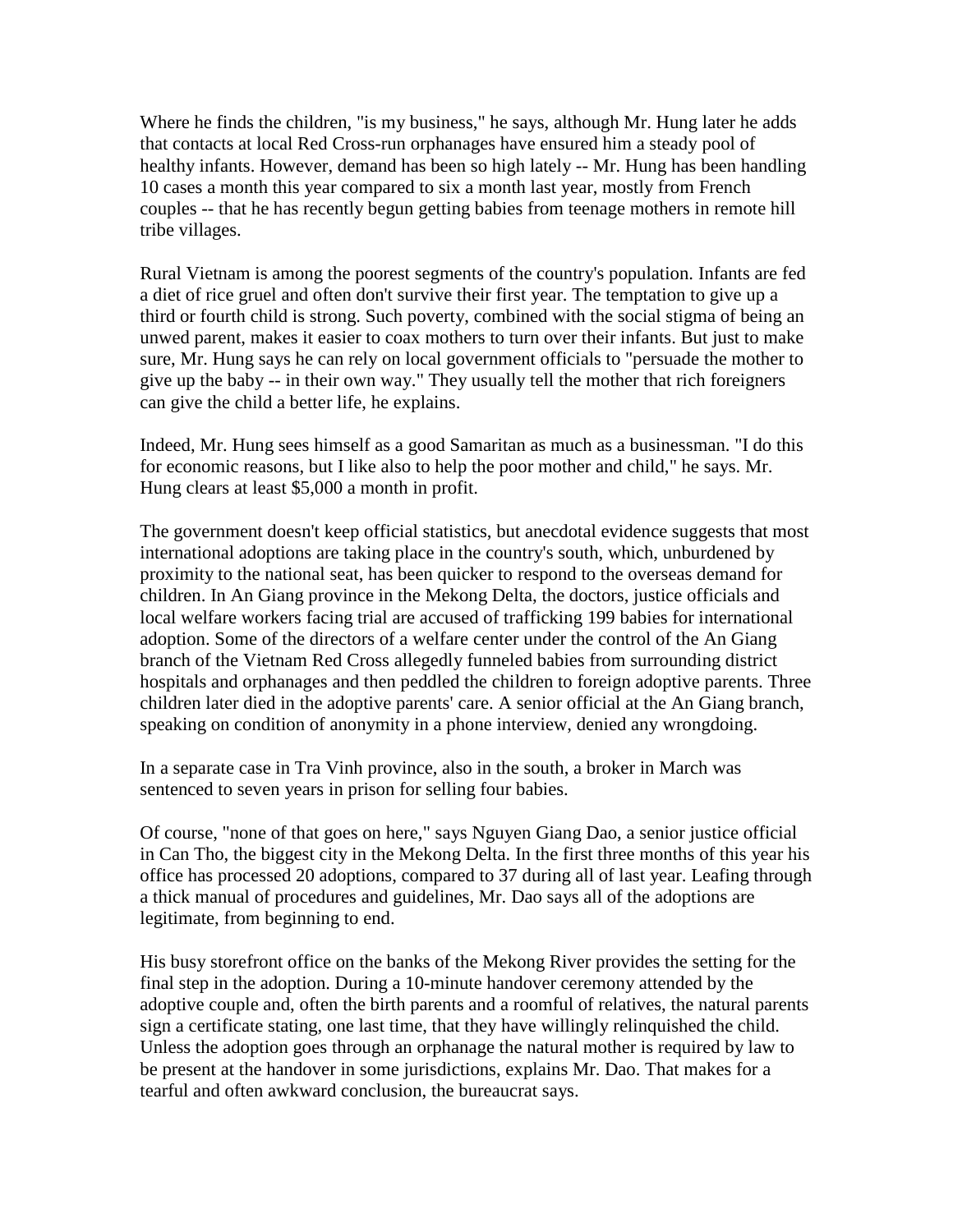To placate the mother, who sometimes has one last chance to foil the adoption, adoptive parents and brokers have been known to pay one final bribe. Such payoffs, Mr. Dao insists, aren't allowed inside the Can Tho office. But he cannot vouch for the before-andafter: "I don't know what happens outside," he says.

**\* \* \***

## **Adoption the Official Way**

For those who adopt the official way in Vietnam, the process usually begins in the adoptive parents' home country. In the U.S., for example, adoptive parents must undergo rigorous checks on their eligibility to adopt. Their assorted files, officially approved and stamped by their embassy in Hanoi, are then passed to the Vietnamese Foreign Ministry, which vets the paperwork before sending it to the justice department in the birth province of the child to be adopted.

From there, the files pass through myriad officials in the local people's committee, the police and justice departments and other agencies, each of whom has to check off on the adoption. The parents' entire file must then be translated into Vietnamese by a public notary, a weeks-long task in itself.

Once all of these steps are complete, the adoption takes at least two months.

For the child, the process begins even earlier. Children up for adoption are legally required to be advertised on state-owned television for three months running, so that relatives have a chance to claim them. An abandoned child's background, meanwhile, must be investigated thoroughly to ensure that its natural parents genuinely intended to give him up.

According to Holt International Children's Services, which processes a handful of adoptions from Vietnam to U.S. adoptive parents, this can take more than a year. (Some agencies, like Holt, conduct their own inquiries in addition to the government's.) Investigations can be laborious, as many natural mothers travel across town, or to different provinces and districts, to give birth. (Women cover their tracks carefully to avoid the shame associated with being an unwed mother.)

Not all international adoption agencies choose to take these extra steps, however. The International Mission of Hope, a U.S.-based non-government aid organization that helps place Vietnamese children with families through established adoption agencies, assumes the government is doing its job.

"The government has it well covered," says Beth Clark, a director of the mission. "Police are making sure the child is relinquished, the Ministry for Labor, Invalids and Social Affairs has the best intentions for the child, and every department has its checks," she says.